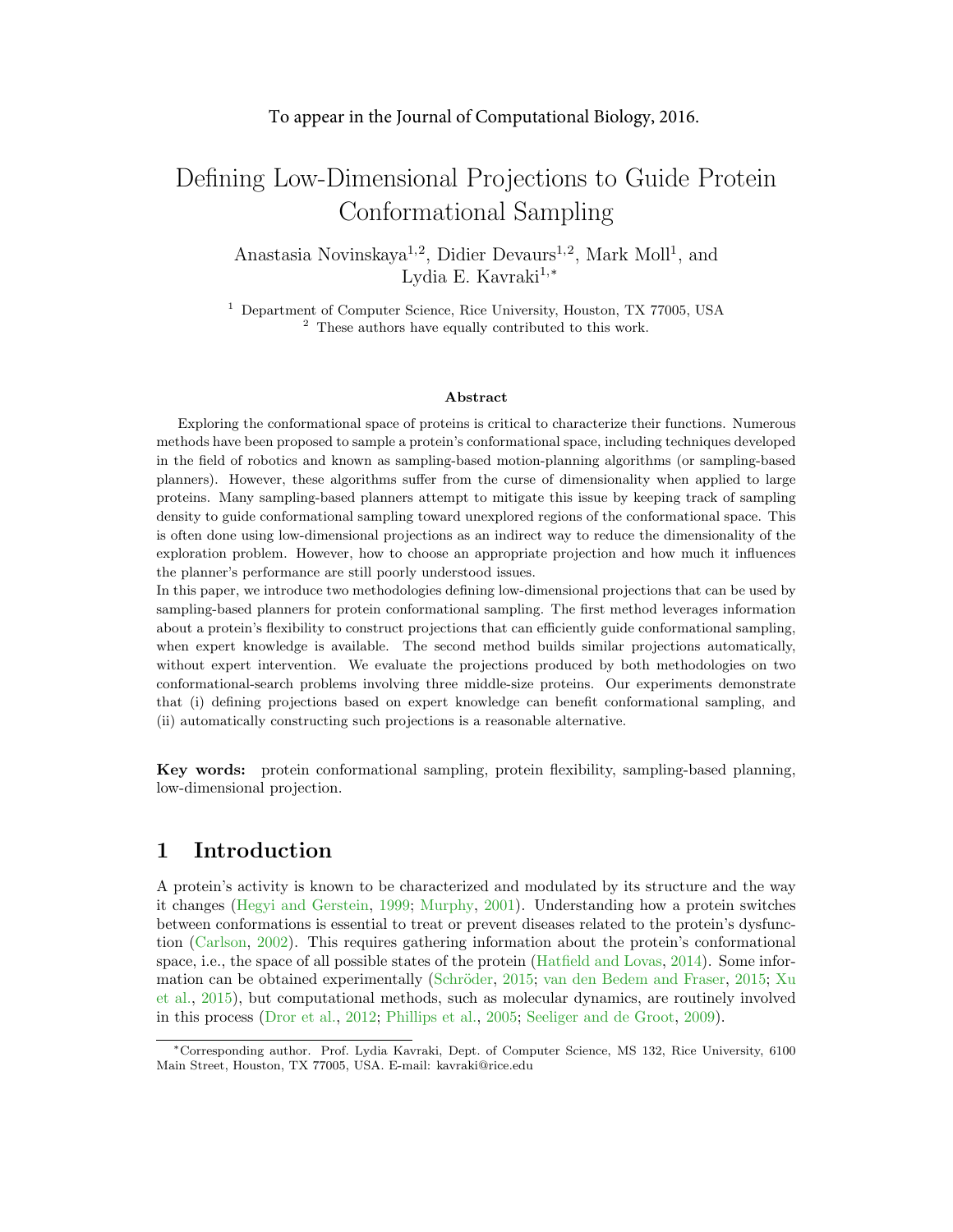Initially developed in the field of robotics, sampling-based motion planning algorithms have been very successful at exploring a protein's conformational space (see, e.g., [Al-Bluwi et al.](#page-10-1) [\(2012\)](#page-10-1); [Gipson et al.](#page-11-3) [\(2012\)](#page-11-3)). They have been applied in various studies, to analyze pro-tein loops (Cortés et al., [2004;](#page-11-4) [Shehu and Kavraki,](#page-12-6) [2012\)](#page-12-6), describe large-scale conformational changes [\(Haspel et al.,](#page-11-5) [2010;](#page-11-5) [Luo and Haspel,](#page-11-6) [2013;](#page-11-6) [Molloy and Shehu,](#page-12-7) [2015;](#page-12-7) [Raveh et al.,](#page-12-8) [2009\)](#page-12-8), model protein folding [\(Nath et al.,](#page-12-9) [2012\)](#page-12-9), or simulate protein-ligand unbinding [\(Devaurs et al.,](#page-11-7) [2013\)](#page-11-7). Their intrinsic principle is to randomly sample the conformational space (usually using a guiding heuristic) and build a graph over this space: nodes correspond to low-energy protein states and edges represent potential local transitions between them. This graph describes the topology of the underlying energy landscape and the connections between low-energy areas of the conformational space.

Among the numerous sampling-based planners, we focus on "expansive" planners [\(Hsu et al.,](#page-11-8) [1999;](#page-11-8) [Ladd and Kavraki,](#page-11-9) [2005;](#page-11-9) Sucan and Kavraki, [2010\)](#page-12-10). They iteratively grow their graph by expanding it toward unexplored areas, which requires keeping track of conformational-space coverage. This is often done using low-dimensional projections, monitoring coverage of the projection space instead. Even though proteins comprise hundreds or thousands of Degrees of Freedom (DoFs), using dimensionality reduction techniques is justifiable: functionally-relevant protein motions usually involve residues moving in a correlated fashion, and can therefore be described with a few collective DoFs [\(Amadei et al.,](#page-10-2) [1995;](#page-10-2) [Teodoro et al.,](#page-12-11) [2003\)](#page-12-11).

Several approaches have been suggested to define low-dimensional projections that can guide conformational sampling. When specifically looking for a conformational pathway between two protein states, a simple 1-dimensional projection can be defined using the distance to the goal state [\(Molloy and Shehu,](#page-12-7) [2015\)](#page-12-7). When freely exploring conformational space, more sophisticated projections have been proposed, based on molecular energy [\(Olson et al.,](#page-12-12) [2012\)](#page-12-12) and structural properties of proteins, described, e.g., using contact matrices [\(Olson et al.,](#page-12-12) [2012\)](#page-12-12) or specific interatomic distances [\(Ballester and Richards,](#page-10-3) [2007;](#page-10-3) [Shehu and Olson,](#page-12-13) [2010\)](#page-12-13). However, there exists little work on analyzing whether such projections are beneficial [\(Olson](#page-12-12) [et al.,](#page-12-12) [2012\)](#page-12-12). Interestingly, when using expansive planners, even randomly-generated projections can be effective, at least for robotic articulated mechanisms (Sucan and Kavraki, [2009\)](#page-12-14).

In this work, we focus on generating low-dimensional linear projections using some characterization of local protein flexibility, which relates to secondary structure. This is a common strategy, a typical instance being known as *rigidity analysis*, that has mostly been used to guide the conformational search locally [\(Luo and Haspel,](#page-11-6) [2013;](#page-11-6) [Thomas et al.,](#page-12-15) [2007\)](#page-12-15). Here, on the other hand, we define projections that can guide the search globally.

In this paper, we propose a methodology leveraging expert knowledge about a protein's flexibility to construct projections that effectively guide the conformational sampling performed by expansive planners. These "expert" projections often perform better than randomly-generated projections and "misguided" projections (designed in contradiction with the available flexibility information, for testing purposes). We also propose a technique to automatically build projections that are in essence similar to expert projections, but require no expert intervention. We show that these automatically-built projections perform reasonably well and represent a useful alternative to expert projections.

This paper is an extended version of [Novinskaya et al.](#page-12-16) [\(2015\)](#page-12-16). Our main additional contribution is the definition of automatically-built projections. We also evaluate the impact of using different projections more thoroughly, by assessing conformational-space coverage, additionally to projection-space coverage.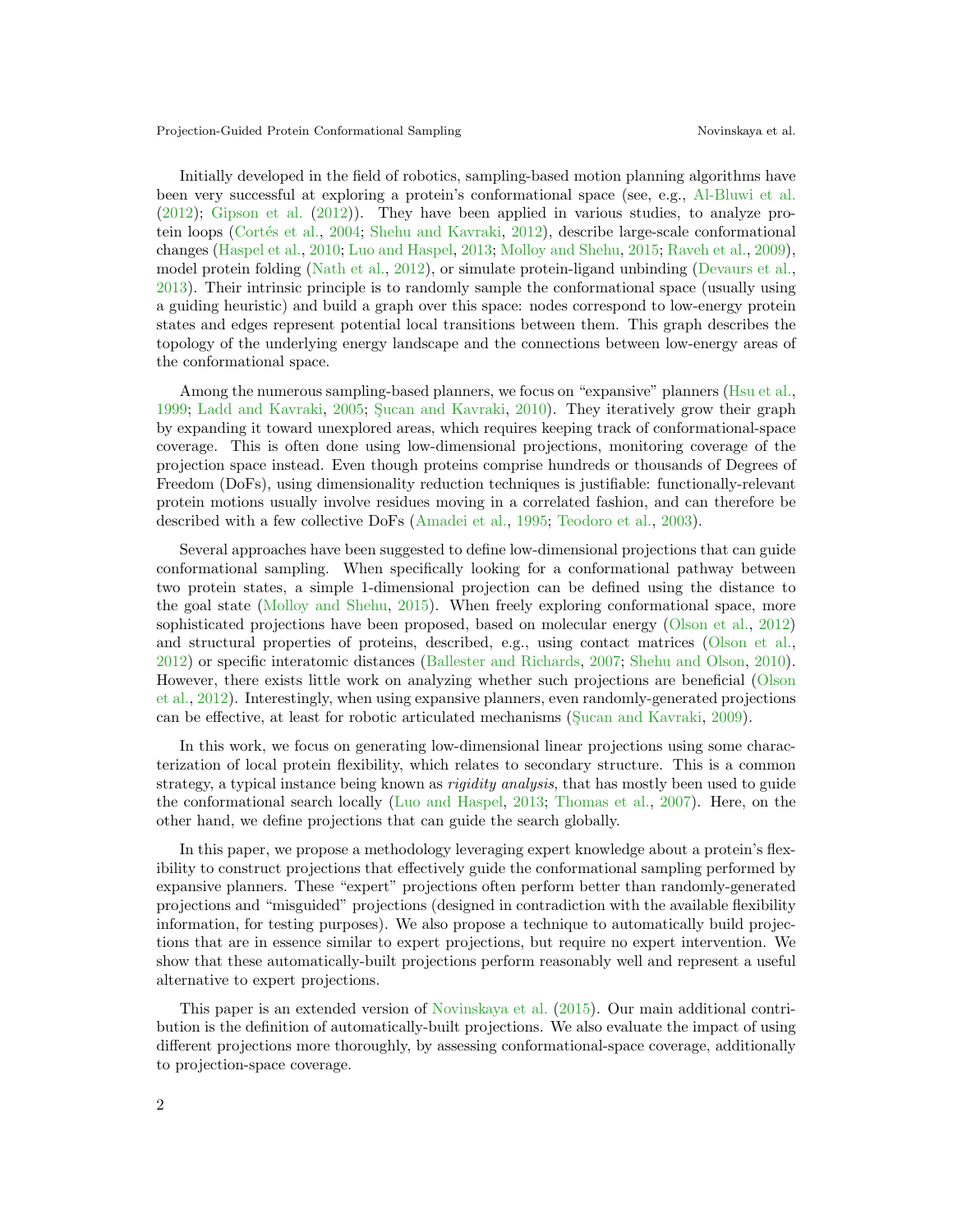# 2 Methods

#### 2.1 Structured Intuitive Move Selector (SIMS)

Our work builds on the Structured Intuitive Move Selector (SIMS) computational framework [\(Gipson et al.,](#page-11-10) [2013\)](#page-11-10), which allows exploring a protein's conformational space using robotics-inspired sampling techniques. In SIMS, conformational sampling is restricted to using biophysically plausible perturbations of the protein's structure, referred to as "protein moves." These are common perturbation strategies: loop sampling, rigid-body motion (fix one loop's end and move the other end), energy minimization, and random perturbations. To implement these moves and calculate molecular energy, SIMS relies on Rosetta [\(Das and Baker,](#page-11-11) [2008;](#page-11-11) [Kaufmann et al.,](#page-11-12) [2010\)](#page-11-12).

SIMS involves an internal-coordinate representation of proteins where bond lengths and bond angles are constant; peptide bond torsions are restricted to their trans conformation (i.e.,  $\omega = 180^{\circ}$ ). Protein conformations are represented by vectors of backbone  $(\varphi, \psi)$  dihedral angles; therefore, a protein with  $N+1$  residues is modeled with  $2N$  DoFs. Side-chains are not modeled explicitly but optimized on-the-fly by Rosetta. This approach is similar in spirit to those involving coarse-grained potentials [\(Davtyan et al.,](#page-11-13) [2012\)](#page-11-13).

Proteins are decomposed into fragments (i.e., sets of residues) on which moves are applied. Fragments can be defined automatically, based on secondary structure, or by experts. Depending on how flexible parts of the protein are known to be (based on, for example, rigidity analysis, B factors, expert knowledge), fragments are assigned probabilities to be chosen during conformational sampling [\(Gipson et al.,](#page-11-10) [2013\)](#page-11-10).

In SIMS, the conformational search consists of incrementally building a tree in conformational space, starting from a known protein state. Tree nodes are conformations, and tree edges represent potential transitions between them. At each iteration of the SIMS algorithm, the tree is expanded by choosing a conformation in the tree (using some heuristic) and perturbing it with a move to produce a new conformation, which is added to the tree only if its energy is below a pre-defined threshold.

SIMS can be used in two different ways, performing directed searches or undirected searches in conformational space. A directed search aims at finding a sequence of conformations that can be seen as milestones along a transition between two known protein states; the term "directed" relates to the fact that these states are usually referred to as "start" and "goal." An undirected search aims at covering large extents of the conformational space, starting from a given protein state, to obtain a good characterization of this space.

### 2.2 Sampling-Based Planners Using Projections

As already mentioned, in SIMS, a protein's conformational space is explored by building a tree of conformations over it [\(Gipson et al.,](#page-11-10) [2013\)](#page-11-10). Initially developed in the field of robotics, samplingbased motion planning algorithms can efficiently grow such a tree in a high-dimensional space. Among these sampling-based planners, expansive planners rely on maintaining sampling-density estimates to guide conformational sampling toward unexplored regions of the space [\(Hsu et al.,](#page-11-8) [1999;](#page-11-8) [Ladd and Kavraki,](#page-11-9) [2005;](#page-11-9) Sucan and Kavraki, [2010\)](#page-12-10). This is often done using lowdimensional linear projections.

The projection space induced by a  $k$ -dimensional projection is discretized into a  $k$ -dimensional grid of equal-size cells. The expansive planner keeps track of conformational-space coverage indirectly by updating the number of conformations projected into every cell. At each iteration,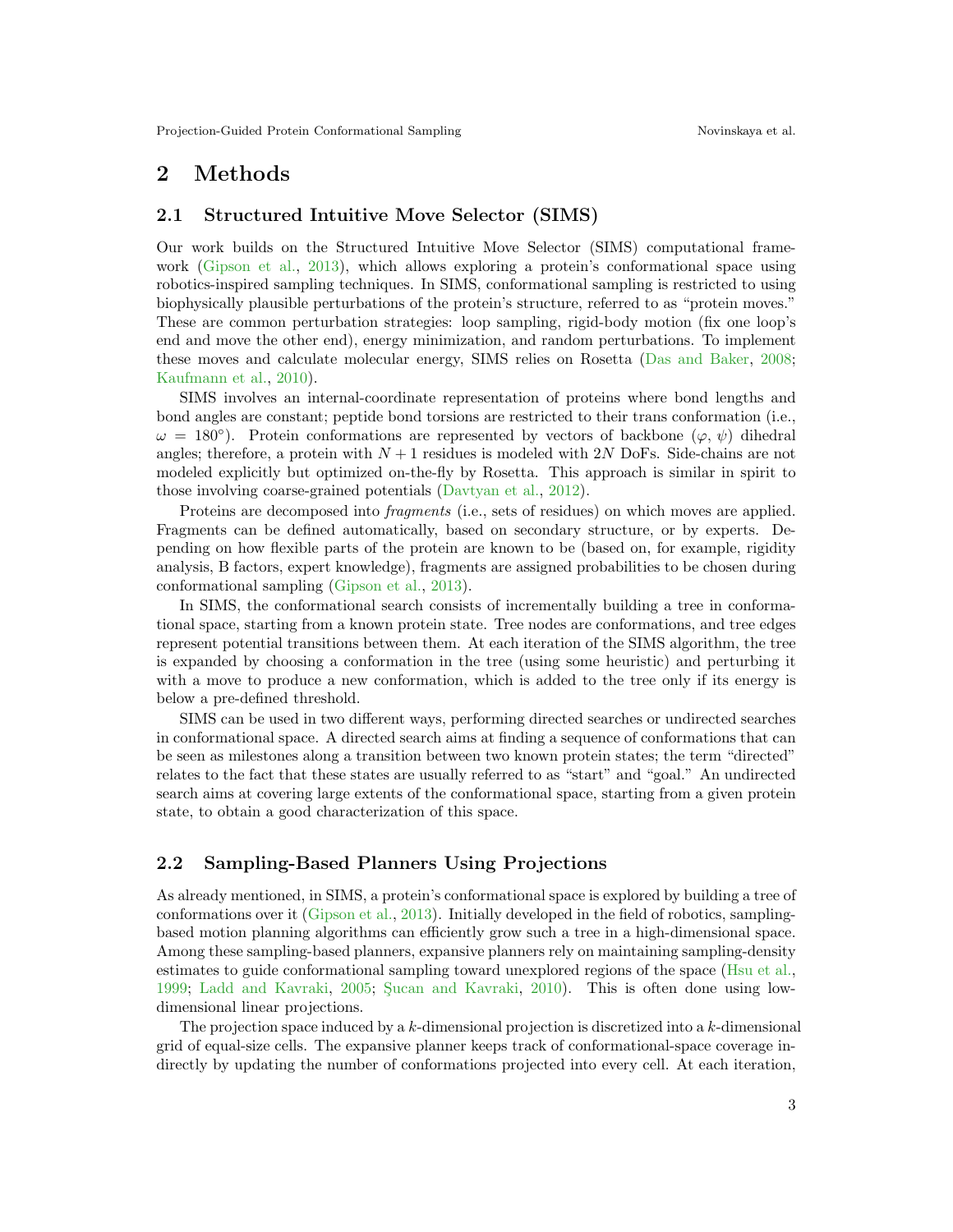to grow its tree, the planner chooses a cell based on probabilities determined by this coverage density, and picks the next conformation to be perturbed in this cell.

In this work, SIMS was evaluated with a recent expansive planner: Kinematic Planning by Interior-Exterior Cell Exploration (KPIECE) (Sucan and Kavraki, [2010\)](#page-12-10). In KPIECE, a projection cell is chosen with probability strongly favoring exterior cells (i.e., cells having at least one empty neighbor cell) against interior cells (i.e., cells having no empty neighbor cell); then a conformation is picked with probability following a half-normal distribution favoring the most recently added conformations.

As mentioned earlier, protein conformations are represented by vectors of backbone ( $\varphi, \psi$ ) dihedral angles. To linearly project a conformation, we first define a Euclidean embedding of the dihedral angles by constructing a vector of sines and cosines of these  $(\varphi, \psi)$  angles. A conformation for an  $(N + 1)$ -residue protein is thus represented by a 4N vector. This vector is projected into a k-dimensional subspace with a  $k \times 4N$  matrix.

#### 2.3 Low-Dimensional Linear Projections

The justification for projecting high-dimensional spaces into lower-dimensional ones comes from the Johnson-Lindenstrauss theorem: distances between points in a  $n$ -dimensional space can be estimated with  $1 + \varepsilon$  distortion by the distances between the corresponding points in a  $log(n/\varepsilon^2)$ -dimensional subspace [\(Johnson and Lindenstrauss,](#page-11-14) [1984\)](#page-11-14). However, in protein modeling, projection dimensionality is much less than  $log(N)$ : typically less than 10, often only 2 or 3. Such drastic dimensionality reduction remains reasonable because, even though proteins are extremely high-dimensional systems, few of their DoFs are usually involved in a specific large-scale motion [\(Amadei et al.,](#page-10-2) [1995;](#page-10-2) [Teodoro et al.,](#page-12-11) [2003\)](#page-12-11). Therefore, a projection based on these DoFs can benefit a conformational search aimed at modeling this motion.

We propose a methodology to define a projection matrix based on biological insights about a protein. Ideally, these insights should be provided by an expert with significant knowledge of the protein, such as, which protein regions are known to be flexible, to remain relatively unchanged, or to differ between distinct states. If no human expert can provide information, valuable insights can be derived from experimental studies analyzing protein dynamics, such as nuclear magnetic resonance spectroscopy ( $\hat{A}$ ngyán and Gáspári, [2013\)](#page-10-4) or hydrogen/deuterium exchange detected by mass spectrometry [\(Jaswal,](#page-11-15) [2013\)](#page-11-15). If no experimental data is available, as a last resort, useful insights can be provided by computational studies, such as rigidity analysis [\(Fox et al.,](#page-11-16) [2011\)](#page-11-16) or normal mode analysis [\(Bakan et al.,](#page-10-5) [2011\)](#page-10-5). In all cases, we refer to these insights as "expert knowledge", and to projections that leverage them as "expert projections."

To construct expert projections, we analyze the expert knowledge to (i) identify the most flexible regions of the protein, and (ii) predict how correlated they are. Indeed, flexible regions that might move in a correlated fashion should be encoded together in one dimension; separate dimensions should correspond to independently-moving regions. More specifically, each dimension should encode the list of residues comprised in its set of correlated flexible regions. Constructing a  $k \times 4N$  projection matrix means defining k rows corresponding to the  $k$  dimensions of the projection space. Each row contains  $4N$  values that are different from zero only in columns corresponding to the residues encoded in the corresponding dimension, knowing that each residue (except the first and last ones) is associated with 4 columns:  $\{\cos(\varphi), \sin(\varphi), \cos(\psi), \sin(\psi)\}\$ . Note that each residue appears in only one row. Finally, rows are normalized to ensure matrix orthonormality (which is important to preserve distances).

By construction, an expert projection differs from a random projection in that it involves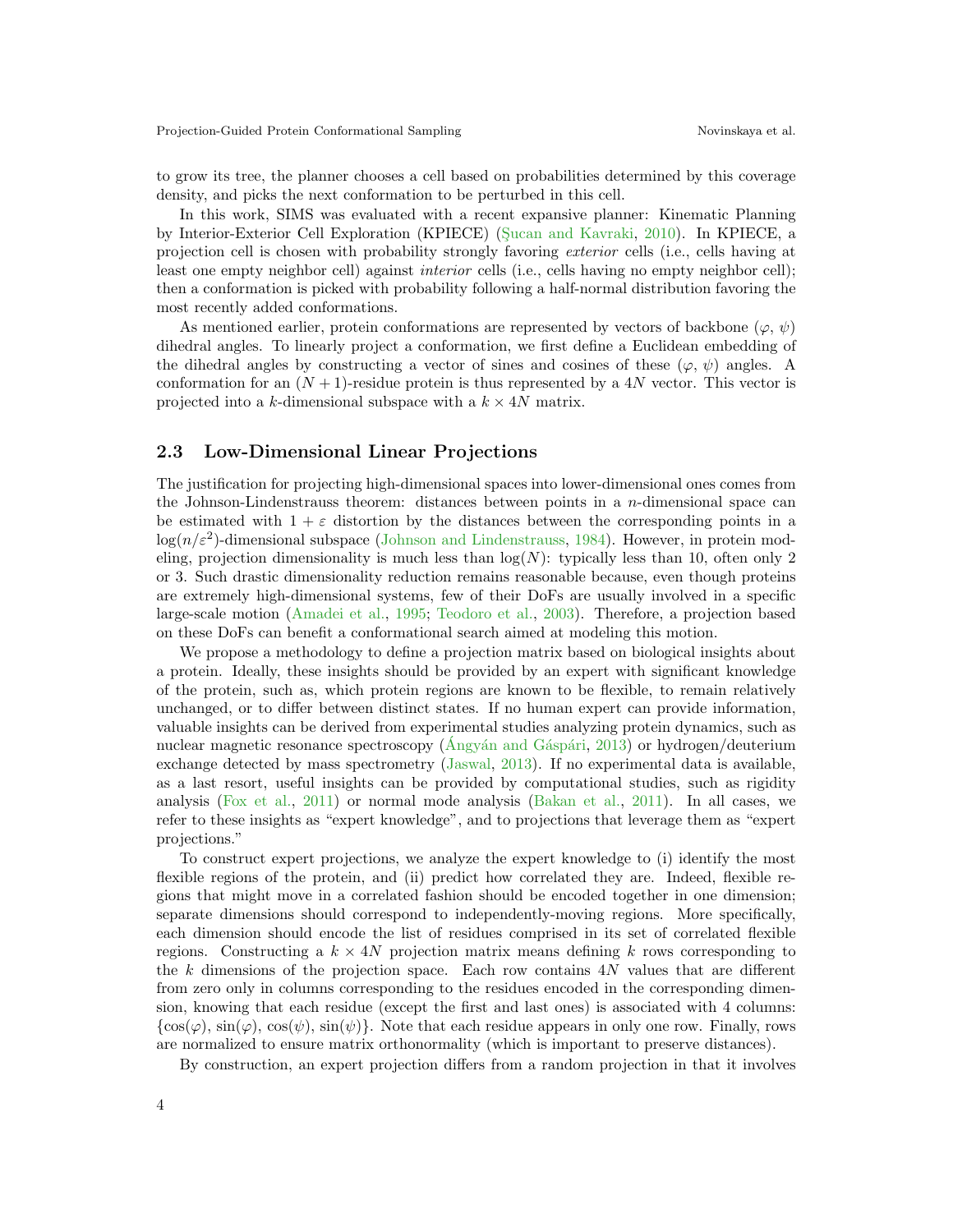only selected residues; a random projection uses all residues, assigning them different weights. To ensure a comprehensive assessment of the expert projections, we also build "misguided projections" whose nature is similar to that of expert ones. In a misguided projection matrix, each row involves a few residues chosen within mostly-rigid protein regions. Therefore, these projections are not expected to enhance conformational sampling.

#### <span id="page-4-0"></span>2.4 Automatic Construction of Projections

Defining an expert projection can be a tedious process requiring significant knowledge of the studied protein. Therefore, we propose a methodology to automatically construct a projection matrix based on the protein's secondary structure and its decomposition into fragments, as defined in SIMS.

First, we rank fragments according to their weights, i.e., their probabilities to be chosen for perturbation during conformational sampling. If two fragments have equal weights, we rank them based on their lengths: the longer a fragment, the greater its chances to be flexible. We want the automatically-built projection to involve the fragments that will be the most "active" during conformational sampling.

To build the projection matrix, we assign the ranked fragments to different matrix rows. The first row contains only the top-ranked fragment, whose length is involved in defining the maximum number of residues than can be added to each remaining row. Then, we assign the next fragments to the next row, until the maximum number of residues is reached, and so on. We also make sure that each residue is included in only one row.

### 3 Experiments

Our objective is to investigate whether conformational sampling can be improved by using "good" low-dimensional projections. For that, we evaluate the expert projections, that take biological insights into account, and the automatically-built projections, that are based on fragment decomposition. We compare them to randomly-generated and misguided projections. Each experiment was run on a single thread of a quad-core 2.4 GHz Intel Xeon (Nahalem) CPU, with a 24-hours time limit.

#### 3.1 Studied Proteins and Associated Projections

**Cyanovirin-N (CVN)** is a bacterial protein with 101 residues [\(Botos et al.,](#page-10-6) [2002\)](#page-10-6). It can adopt two stable states (PDB 2EZM and PDB 1L5E) that can be found together in solution. Switching between these states requires a large-scale domain swapping (the RMSD distance between them being around 17 Å) involving the correlated activity of three loop regions: residues 24-28, 50-55, and 75-80 (colored blue in Fig. [1a\)](#page-5-0). Therefore, we generated a 3-dimensional expert projection matrix, each row encoding one of these loops. The misguided projection also has 3 dimensions: two dimensions encode residues 40-45 and residues 83-88, respectively (colored orange in Fig. [1a\)](#page-5-0), and the third dimension encompasses the remaining residues. Note that regions 40-45 and 83-88 correspond to middle parts of beta-strands with low flexibility. Finally, the projection that is automatically built by the method presented in Section [2.4](#page-4-0) is the following: residues 75-79 are in the first dimension; residues 24-28 and 50-53 are in the second dimension; residues 15-16, 29-35, 39, 44-45, 57 and 65-67 are in the third dimension.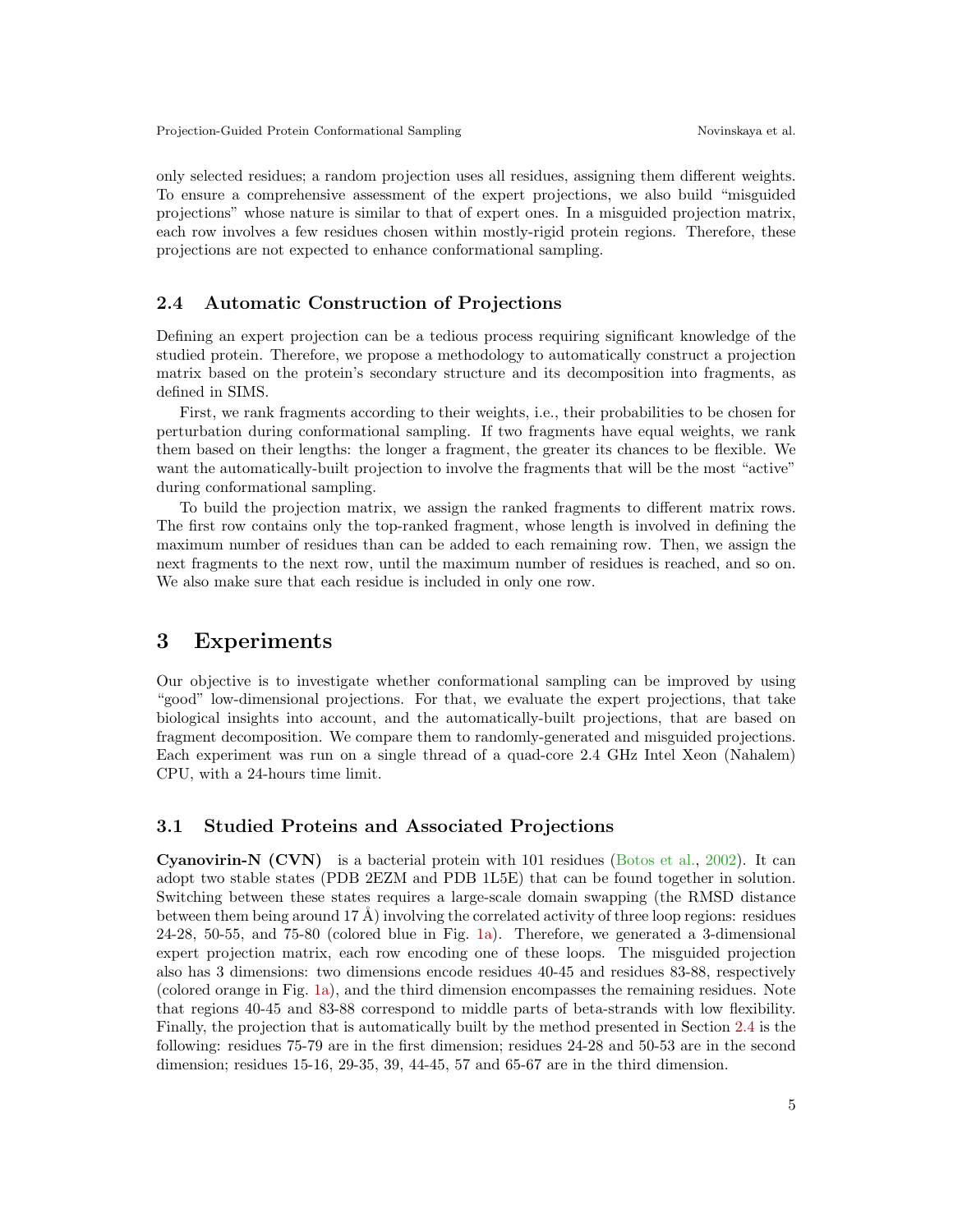<span id="page-5-0"></span>

<span id="page-5-2"></span><span id="page-5-1"></span>(c) Ribose-binding protein (RBP)

Figure 1: Proteins used in our experiments. Blue and orange areas indicate residues involved in expert and misguided projections, respectively.

Calmodulin (CaM) is a calcium-binding protein with 144 residues [\(Anthis et al.,](#page-10-7) [2011;](#page-10-7) [Nelson and Chazin,](#page-12-17) [1998\)](#page-12-17). It has been observed in an open state (PDB 1CLL) and a closed state (PDB 1PRW) that are about 16  $\AA$  RMSD apart. The transition between them involves the unfolding of several helices and an hinge-like motion of the middle part of the central helix. We thus constructed a 2-dimensional expert projection: the first dimension encodes the central hinge (residues 67-80); the second dimension includes other regions known to be involved in the transition (residues 5-20, 35-41, 52-57, 87-93, 107-116, 126-129). These residues are colored blue in Fig. [1b.](#page-5-1) The misguided projection is also 2-dimensional and includes residues of alpha helices not involved in the transition: both dimensions contain residues 30-35 and 47-52 (colored orange in Fig. [1b\)](#page-5-1), but with different signs to ensure matrix orthonormality. Finally, the automaticallybuilt projection is defined as follows: residues 65-78 are in the first dimension; residues 53-59 and 124-132 are in the second dimension.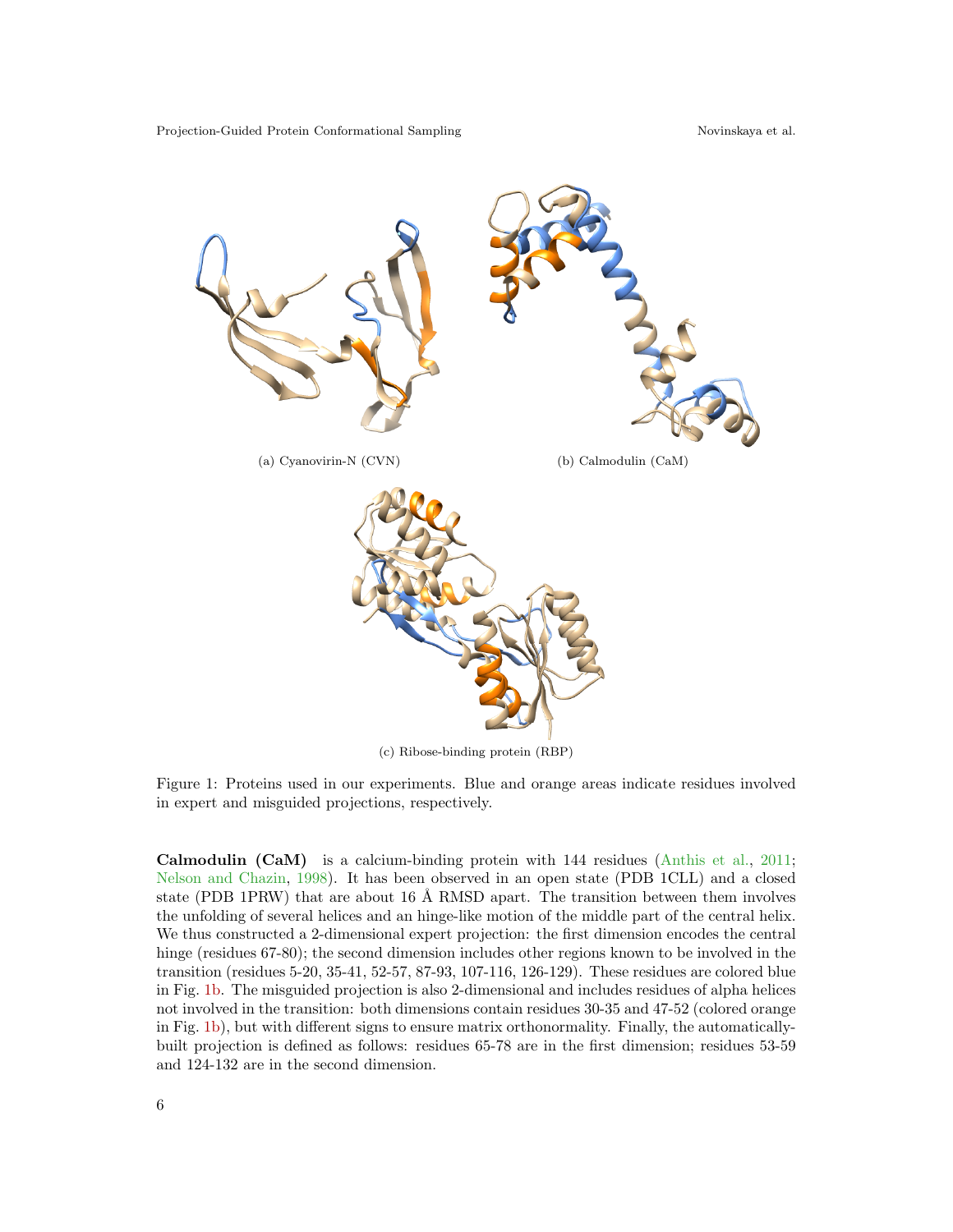<span id="page-6-0"></span>

Figure 2: Success rates (i.e., percentage of successful runs, among 20) of the automaticallygenerated, expert, randomly-generated and misguided projections, when performing directed searches between stable states of CVN, CaM and RBP, with a 24-hours time limit.

Ribose-binding protein (RBP) is the largest protein we studied, with 271 amino acids (Björkman et al., [1994;](#page-10-8) Björkman and Mowbray, [1998\)](#page-10-9). It consists of two domains connected by three loops forming a hinge. The open conformation (PDB 2DRI) and the closed conformation (PDB 1URP) of RBP are only  $4 \text{ Å}$  RMSD apart, but the transition between them requires a correlated motion of the three loops (colored blue in Fig. [1c\)](#page-5-2). We constructed a 2-dimensional expert projection: the first dimension contains two of the loops (residues 91-104 and 226-237); the second dimension contains the third loop (residues 253-269). The 2-dimensional misguided projection is created using residues of several alpha helices: the first row includes residues 19-26 and 241-248; the second row includes residues 140-147 and 168-175; these residues are colored orange in Fig. [1c.](#page-5-2) The automatically-built projection is the following: residues 89-98 are in the first dimension; residues 64-69 and 253-259 are in the second dimension.

#### 3.2 Improvement of Directed Search

In our first experiment, we evaluated the impact of the projections on the performance of a planner used for conformational sampling. For each protein and each type of projection, we performed 20 runs of a directed search between two protein states. We define the success rate of a projection as the percentage of runs that successfully produced a solution pathway within the 24-hours limit. Fig. [2](#page-6-0) shows that using the expert projection allows the planner to perform consistently and significantly better than when using the random or misguided projections. The success rate is more than doubled for CVN, and is about 1.5 times higher for CaM and RBP. The automatically-built projection performs reasonably well: even though its success rate is lower than that of the expert projection, it is consistently better than those of the random and misguided projections.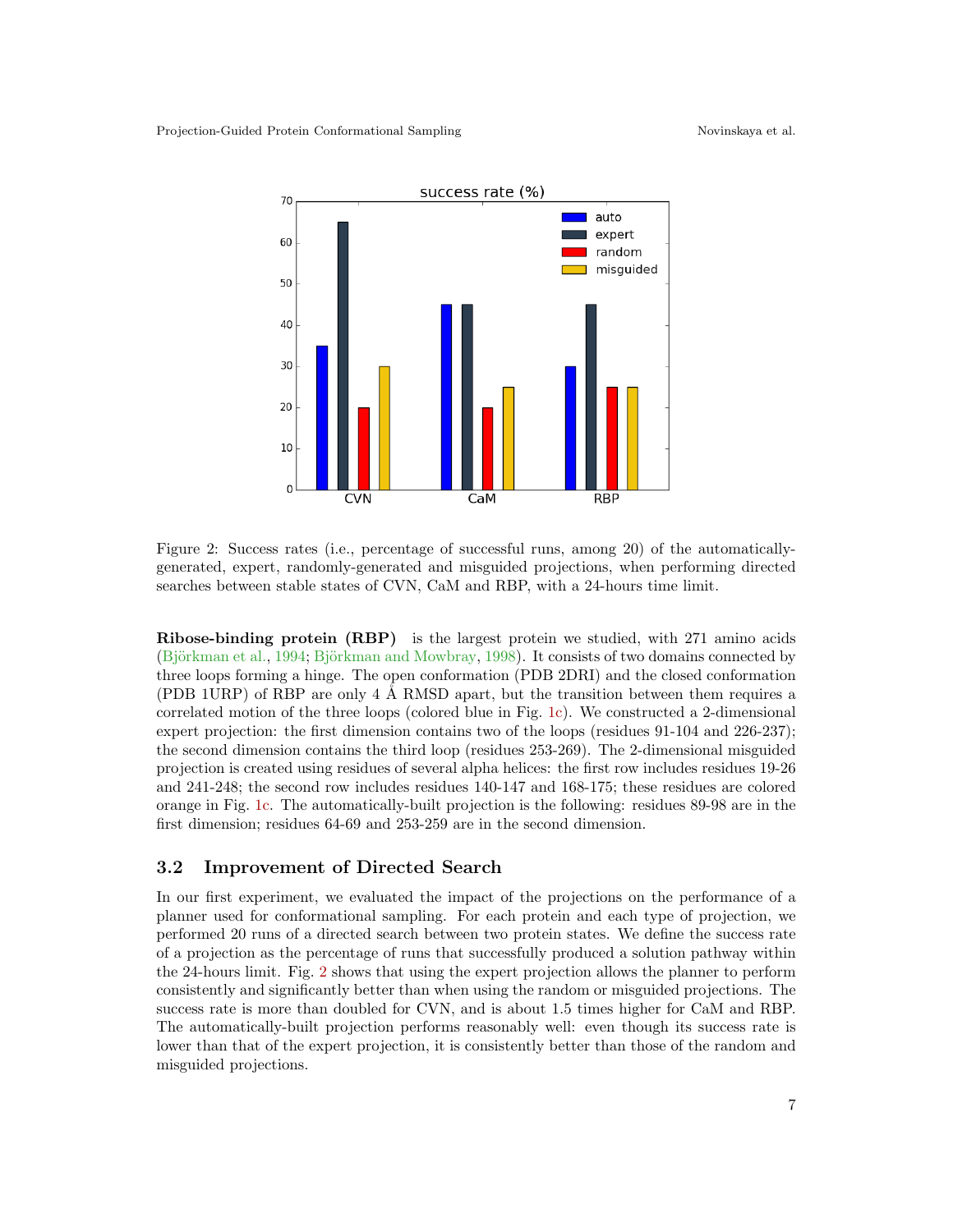<span id="page-7-0"></span>

Figure 3: Success rates, as a function of the planner's running time, of the automaticallygenerated, expert, randomly-generated and misguided projections, when performing directed searches between stable states of CVN, CaM and RBP.

Another way to assess the projections is to plot their success rate as a function of the planner's running time (Fig. [3\)](#page-7-0). The probabilities of success after 24 hours in this plot are the success rates reported in Fig. [2.](#page-6-0) Plotting success rates over time allows for a richer comparison of the projections. First, Fig. [3](#page-7-0) shows that the previous observations about the expert and automatically-built projections hold at any time for CVN. On the contrary, for RBP, the performance improvement achieved using the expert projection is observed only after some time. Finally, results for CaM illustrate that the automatically-built projection can sometimes outperform the expert one.

As the expert and automatically-built projections were specifically conceived to enhance the directed search, it is reassuring to observe such performance improvement. However, the improvement is sometimes small, highlighting the difficulty of defining a projection that would consistently be beneficial, even for a single task. Next, we examine how the projections impact another task.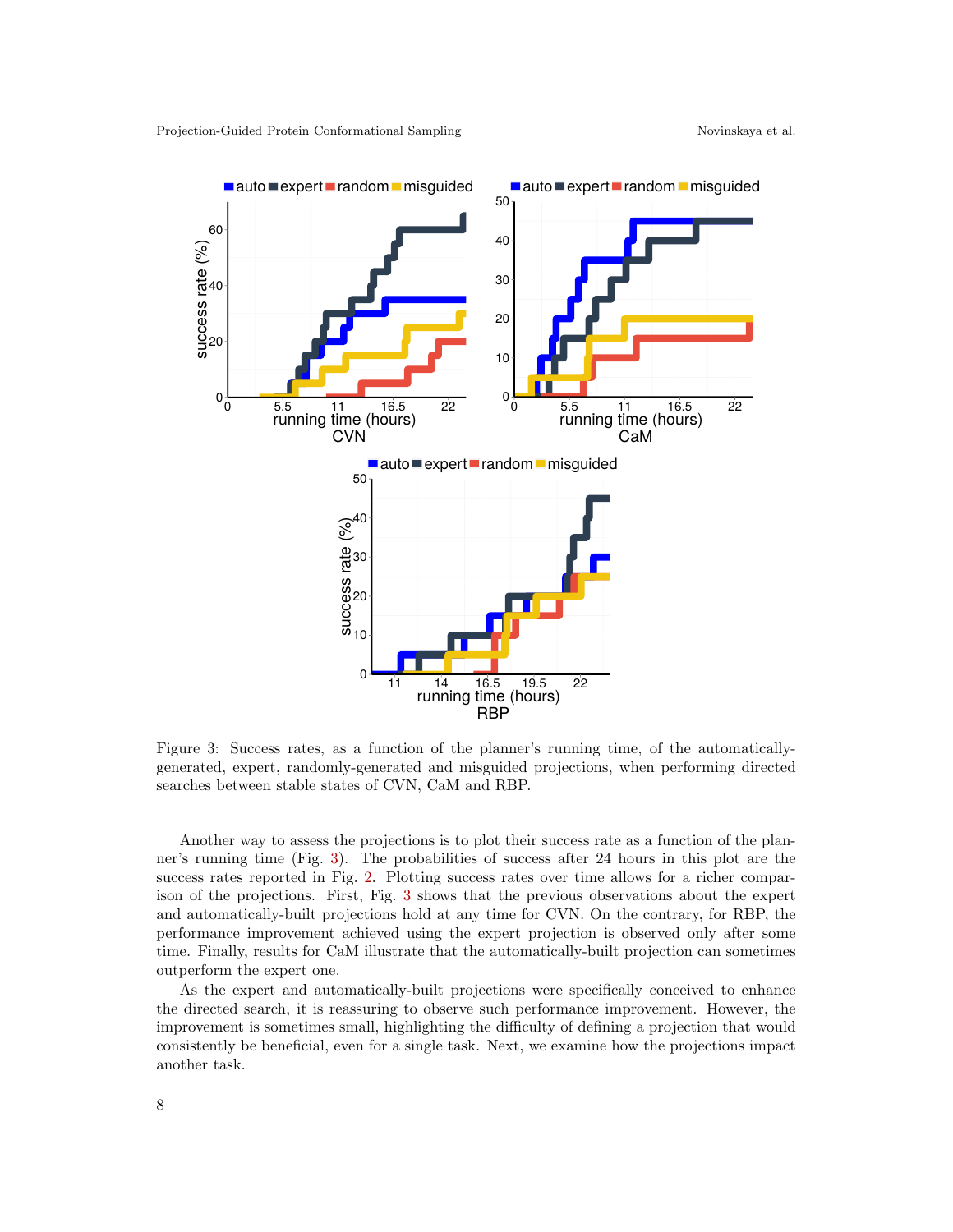Projection-Guided Protein Conformational Sampling Novinskaya et al.

<span id="page-8-0"></span>

Figure 4: Box plots representing the average number of cells in projection space explored by the planner (over 20 runs) when performing 24-hours-long undirected searches for CVN, CaM and RBP, using the automatically-generated, expert, randomly-generated and misguided projections.

#### 3.3 Improvement of Undirected Search

In a second experiment, we evaluated the extent of the conformational exploration performed by a planner using various projections. For each protein and each projection type, we performed 20 runs of an undirected search starting from a given state.

#### 3.3.1 Projection-Space Coverage

One way to quantify the extent of conformational exploration, at least indirectly, is to assess the volume of projection space that is explored. For that, we count the number of cells containing the projection of at least one conformation (i.e., non-empty cells). The number of explored cells is averaged over 20 runs, for each protein and each projection type (Fig. [4\)](#page-8-0). Clearly, the automatically-built projection consistently and significantly outperforms the others: it yields numbers of explored cells at least four times higher. The expert projection performs better than the random and misguided ones only for CVN; for CaM and RBP, it outperforms only the misguided projection.

#### 3.3.2 Conformational-Space Coverage

A better way to assess the extent of conformational exploration is to estimate the volume of explored conformational space itself [\(Cazals et al.,](#page-11-17) [2015;](#page-11-17) [Yang et al.,](#page-12-18) [2014\)](#page-12-18). For that, we count the number of  $2N$ -dimensional balls of radius 1 Å needed to cover the set of conformations sampled by the planner. After the planner has stopped, we use a simple greedy method to cover the sampled conformations with such balls. We repeat the following until they are all covered: randomly pick an uncovered conformation and make it the center of a new ball; mark as covered all the conformations within this ball. Despite producing random coverages and not optimal ones, this method yields ball counts whose standard deviation is usually less than 1%. Therefore, it provides good estimates of conformational-space coverage.

The number of balls covering the sampled conformations is averaged over 20 runs, for each protein and each projection type. Fig. [5](#page-9-0) shows that mixed results were obtained. Neither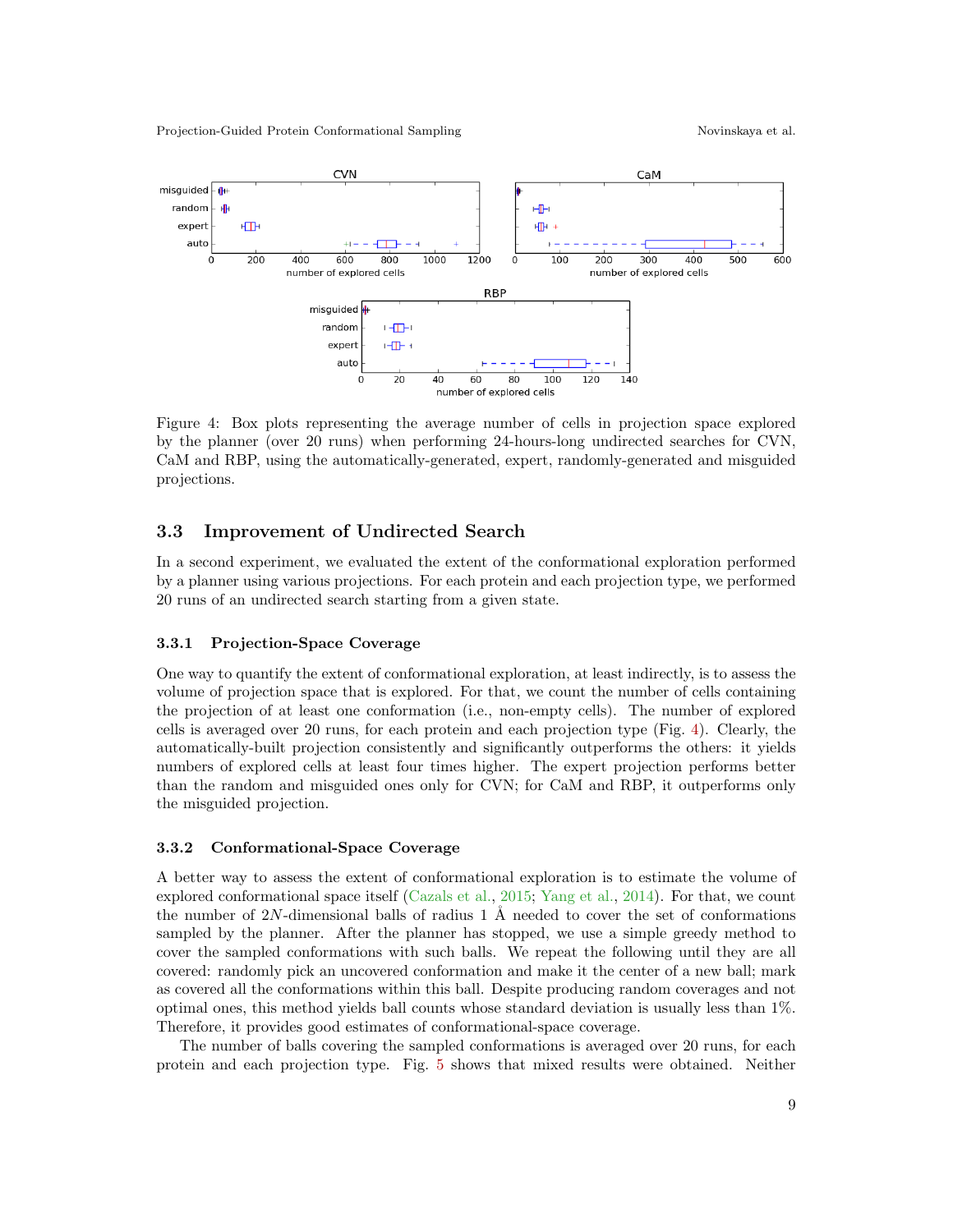Projection-Guided Protein Conformational Sampling Novinskaya et al.

<span id="page-9-0"></span>

Figure 5: Box plots representing the average number of balls (in conformational space) required to cover the set of conformations sampled by the planner (over 20 runs) when performing 24 hours-long undirected searches for CVN, CaM and RBP, using the automatically-generated, expert, randomly-generated and misguided projections.

the expert nor the automatically-built projections outperform the random or misguided ones. Which projection performs best depends on the studied protein. A reassuring result is that the expert projection is never the worst one. However, the inconsistency of the automaticallybuilt projection highlights its lack of generality. The differences between Fig. [4](#page-8-0) and Fig. [5](#page-9-0) also illustrate that a good projection-space coverage does not necessarily translate into a good conformational-space coverage.

#### 3.3.3 Discussion

The fact that a given projection increases projection-space coverage only means that this projection is well aligned with some flexible parts of the protein; in this case, the planner is fully able to exploit this projection as an expansion heuristic. However, this does not necessarily translate into an overall increase of conformational-space coverage, which could be achieved only by having a projection better capturing the overall protein flexibility. Our experiment shows that it is also a task-specific issue, and that defining a projection that would perform well across a wide range of tasks could be challenging.

## 4 Conclusion

In this paper, through our experiments with the SIMS framework (using the KPIECE expansive planner), we have shown that protein conformational sampling performed by sampling-based planners can be improved using relevant low-dimensional linear projections. Our contribution consists of proposing two methods to define such projections. First, using expert knowledge about a protein's flexibility, one can define expert projections that efficiently guide conformational sampling. Second, even without any expert intervention, it is possible to automatically build projections that perform reasonably well. These two methods were conceived with a directed search in mind, and therefore benefit mostly this task. The mixed but promising results obtained with the undirected search highlight the difficulty of defining projections that could benefit any task.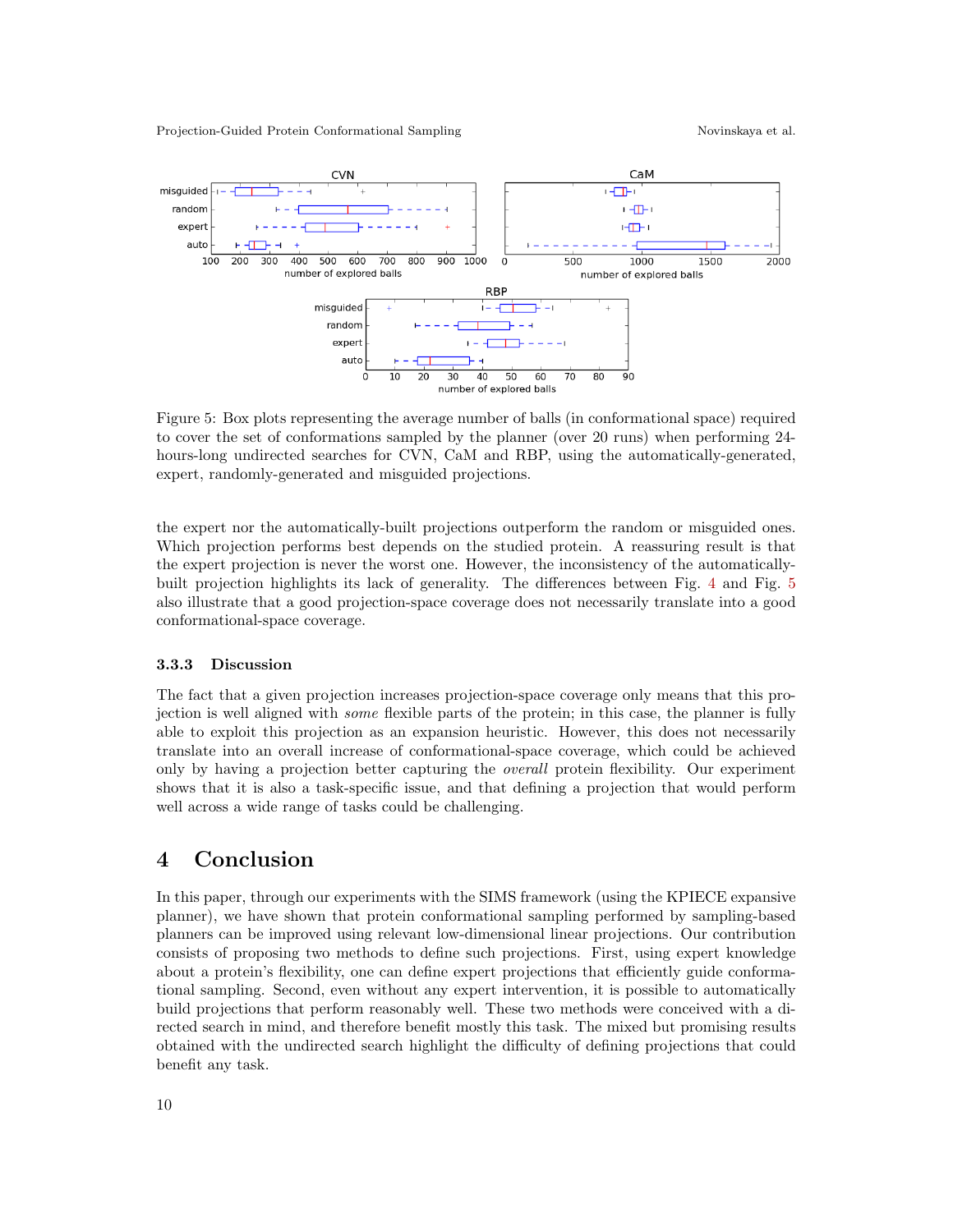As part of our future work, we plan to investigate whether projections should remain taskspecific, or whether it is possible to define efficient generic projections. Additionally, we want to develop other methods to automatically generate (possibly non-linear) projections, using normal mode analysis, principal component analysis, and graph-theory-based rigidity analysis. It would be interesting to assess how a projection is performing and to modify it, during the conformational exploration. We also plan to analyze the influence of dimensionality on the performance of these projections, and to study multi-chain proteins.

### Acknowledgments

This work was supported in part by the National Science Foundation (under Grant ABI 0960612 and Grant CCF 1423304) and by Rice University Funds. Experiments were run on equipment that is supported in part by the Data Analysis and Visualization Cyberinfrastructure funded by NSF under Grant OCI 0959097, as well as on equipment that is supported by the Cyberinfrastructure for Computational Research funded by NSF under Grant CNS 0821727.

# References

- <span id="page-10-1"></span>Al-Bluwi, I., Siméon, T., and Cortés, J. (2012). Motion planning algorithms for molecular simulations: A survey. Comput. Sci. Rev.,  $6(4):125-143$ .
- <span id="page-10-2"></span>Amadei, A., Linssen, A. B., De Groot, B. L., et al. (1995). Essential degrees of freedom of proteins. Mol. Eng., 5(1-3):71–79.
- <span id="page-10-4"></span>Angyán, A. F. and Gáspári, Z. (2013). Ensemble-based interpretations of NMR structural data to describe protein internal dynamics. Molecules, 18(9):10548–10567.
- <span id="page-10-7"></span>Anthis, N. J., Doucleff, M., and Clore, G. M. (2011). Transient, sparsely populated compact states of Apo and calcium-loaded Calmodulin probed by paramagnetic relaxation enhancement: Interplay of conformational selection and induced fit. J. Am. Chem. Soc., 133(46):18966–18974.
- <span id="page-10-5"></span>Bakan, A., Meireles, L. M., and Bahar, I. (2011). *ProDy*: Protein dynamics inferred from theory and experiments. Bioinformatics, 27(11):1575–1577.
- <span id="page-10-3"></span>Ballester, P. J. and Richards, W. G. (2007). Ultrafast shape recognition to search compound databases for similar molecular shapes. J. Comput. Chem., 28(10):1711–1723.
- <span id="page-10-8"></span>Björkman, A. J., Binnie, R. A., Zhang, H., et al. (1994). Probing protein-protein interactions. The ribose-binding protein in bacterial transport and chemotaxis. J. Biol. Chem., 269(48):30206–30211.
- <span id="page-10-9"></span>Björkman, A. J. and Mowbray, S. L. (1998). Multiple open forms of ribose-binding protein trace the path of its conformational change. J. Mol. Biol., 279(3):651–664.
- <span id="page-10-6"></span>Botos, I., O'Keefe, B. R., Shenoy, S. R., et al. (2002). Structures of the complexes of a potent anti-HIV protein Cyanovirin-N and high mannose oligosaccharides. J. Biol. Chem., 277(37):34336–34342.
- <span id="page-10-0"></span>Carlson, H. A. (2002). Protein flexibility is an important component of structure-based drug discovery. Curr. Pharm. Des., 8(17):1571–1578.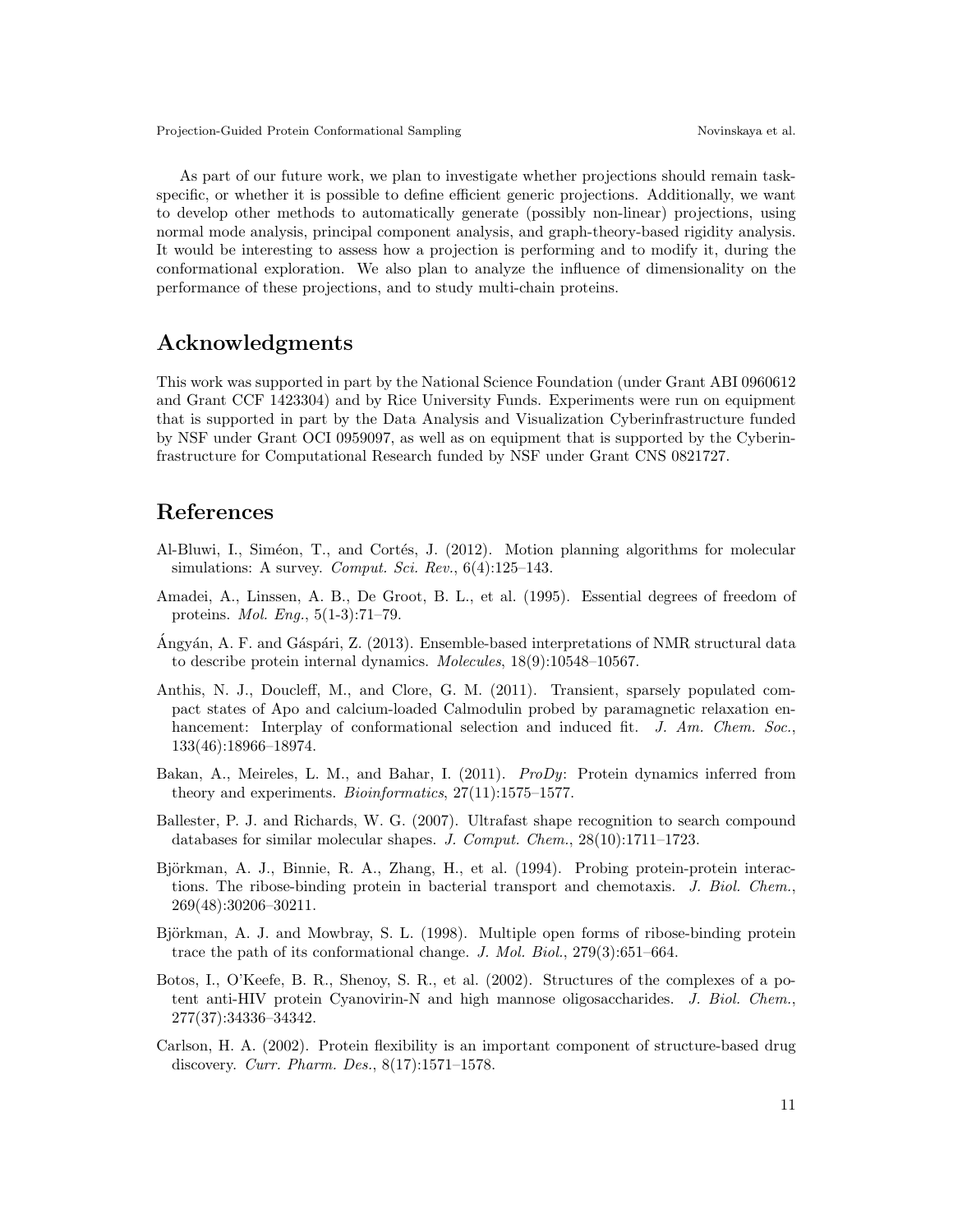- <span id="page-11-17"></span>Cazals, F., Dreyfus, T., Mazauric, D., et al. (2015). Conformational ensembles and sampled energy landscapes: Analysis and comparison. J. Comput. Chem., 36(16):1213–1231.
- <span id="page-11-4"></span>Cortés, J., Siméon, T., Remaud-Siméon, M., et al. (2004). Geometric algorithms for the conformational analysis of long protein loops. J. Comput. Chem., 25(7):956–967.
- <span id="page-11-11"></span>Das, R. and Baker, D. (2008). Macromolecular modeling with Rosetta. Annu. Rev. Biochem., 77(1):363–382.
- <span id="page-11-13"></span>Davtyan, A., Schafer, N. P., Zheng, W., et al. (2012). AWSEM-MD: Protein structure prediction using coarse-grained physical potentials and bioinformatically based local structure biasing. J. Phys. Chem. B, 116(29):8494–8503.
- <span id="page-11-7"></span>Devaurs, D., Bouard, L., Vaisset, M., et al. (2013). MoMA-LigPath: A web server to simulate protein-ligand unbinding. Nucl. Acids Res., 41(W1):W297–W302.
- <span id="page-11-2"></span>Dror, R. O., Dirks, R. M., Grossman, J. P., et al. (2012). Biomolecular simulation: A computational microscope for molecular biology. Annu. Rev. Biophys., 41:429–452.
- <span id="page-11-16"></span>Fox, N., Jagodzinski, F., Li, Y., et al. (2011). KINARI-Web: A server for protein rigidity analysis. Nucl. Acids Res., 39(suppl 2):W177–W183.
- <span id="page-11-3"></span>Gipson, B., Hsu, D., Kavraki, L. E., et al. (2012). Computational models of protein kinematics and dynamics: Beyond simulation. Annu. Rev. Anal. Chem., 5:273–291.
- <span id="page-11-10"></span>Gipson, B., Moll, M., and Kavraki, L. E. (2013). SIMS: A hybrid method for rapid conformational analysis. *PLoS ONE*, 8(7):e68826.
- <span id="page-11-5"></span>Haspel, N., Moll, M., Baker, M. L., et al. (2010). Tracing conformational changes in proteins. BMC Struct. Biol., 10(Suppl 1):S1.
- <span id="page-11-1"></span>Hatfield, M. P. and Lovas, S. (2014). Conformational sampling techniques. Curr. Pharm. Des., 20(20):3303–3313.
- <span id="page-11-0"></span>Hegyi, H. and Gerstein, M. (1999). The relationship between protein structure and function: A comprehensive survey with application to the yeast genome. J. Mol. Biol., 288(1):147–164.
- <span id="page-11-8"></span>Hsu, D., Latombe, J.-C., and Motwani, R. (1999). Path planning in expansive configuration spaces. Int. J. Comput. Geom. Appl., 9(4-5):495–512.
- <span id="page-11-15"></span>Jaswal, S. S. (2013). Biological insights from hydrogen exchange mass spectrometry. Biochim. Biophys. Acta, 1834(6):1188–1201.
- <span id="page-11-14"></span>Johnson, W. B. and Lindenstrauss, J. (1984). Extensions of Lipschitz mappings into a Hilbert space. Contemp. Math., 26:189–206.
- <span id="page-11-12"></span>Kaufmann, K. W., Lemmon, G. H., DeLuca, S. L., et al. (2010). Practically useful: What the Rosetta protein modeling suite can do for you. Biochemistry, 49(14):2987–2998.
- <span id="page-11-9"></span>Ladd, A. M. and Kavraki, L. E. (2005). Fast tree-based exploration of state space for robots with dynamics. In Erdmann, M., Overmars, M., Hsu, D., and van der Stappen, F., editors, Algorithmic Foundations of Robotics VI, volume 17 of Springer Tracts in Advanced Robotics, pages 297–312. Springer.
- <span id="page-11-6"></span>Luo, D. and Haspel, N. (2013). Multi-resolution rigidity-based sampling of protein conformational paths. In Proc. ACM-BCB, pages 786–792.